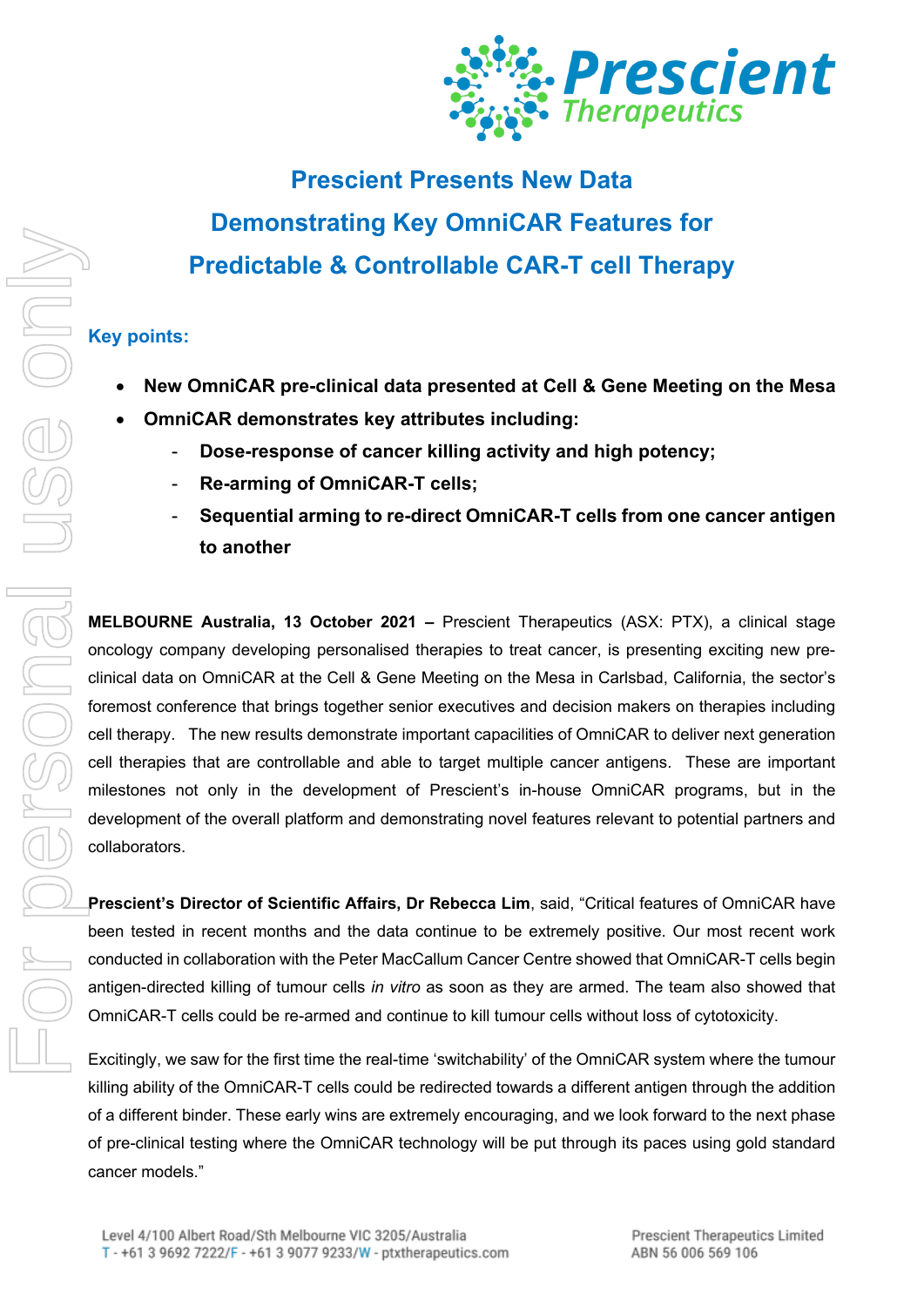

#### **Dose response**

A dose response relationship is the correlation between the amount of drug given and the magnitude of response. In conventional pharmacology, dose responses are typically straightforward to establish, enabling clinicians to administer the appropriate dose for patients to achieve desired therapeutic outcomes. Typically, higher doses lead to greater effects.

In cell therapies such as CAR-T therapy, where living cells that continue to grow and divide are administered to patients, effects are considerably less predictable and controllable.

OmniCAR aims to combine the potent cytotoxicity of cell therapy with the control and predictability of a conventional drug.

To this end, Prescient treated glioblastoma multiforme (GBM) cells with OmniCAR-T cells armed with varying amounts of SpyTagged EGFRviii and Her2 binders to test whether different doses of binders resulted in commensurate levels of CAR-T activity.



**Figure 1: OmniCAR exhibits dose response with varying amounts of SpyTagged EGFRviii binders against GBM cells expressing EGFRviii (A); and also with varying amounts of Her2 binders against GBM cells expressing Her2 (B).** 

In both cases, OmniCAR exhibited dose-dependent tumour killing activity, with the ability to control OmniCAR-T cell activity commensurate with amount of binder administered (Figure 1).

Furthermore, this version of OmniCAR, employing version 3 of the SpyTag/SpyCatcher (ST/SC) system, demonstrated especially high potency, with 60-fold less binder required to exert the same cytotoxicity (in the low nM range) compared to version 1 ST/SC and other universal immune receptor systems. This is especially encouraging, as it has implications for further improving patient safety and lowering the cost of goods.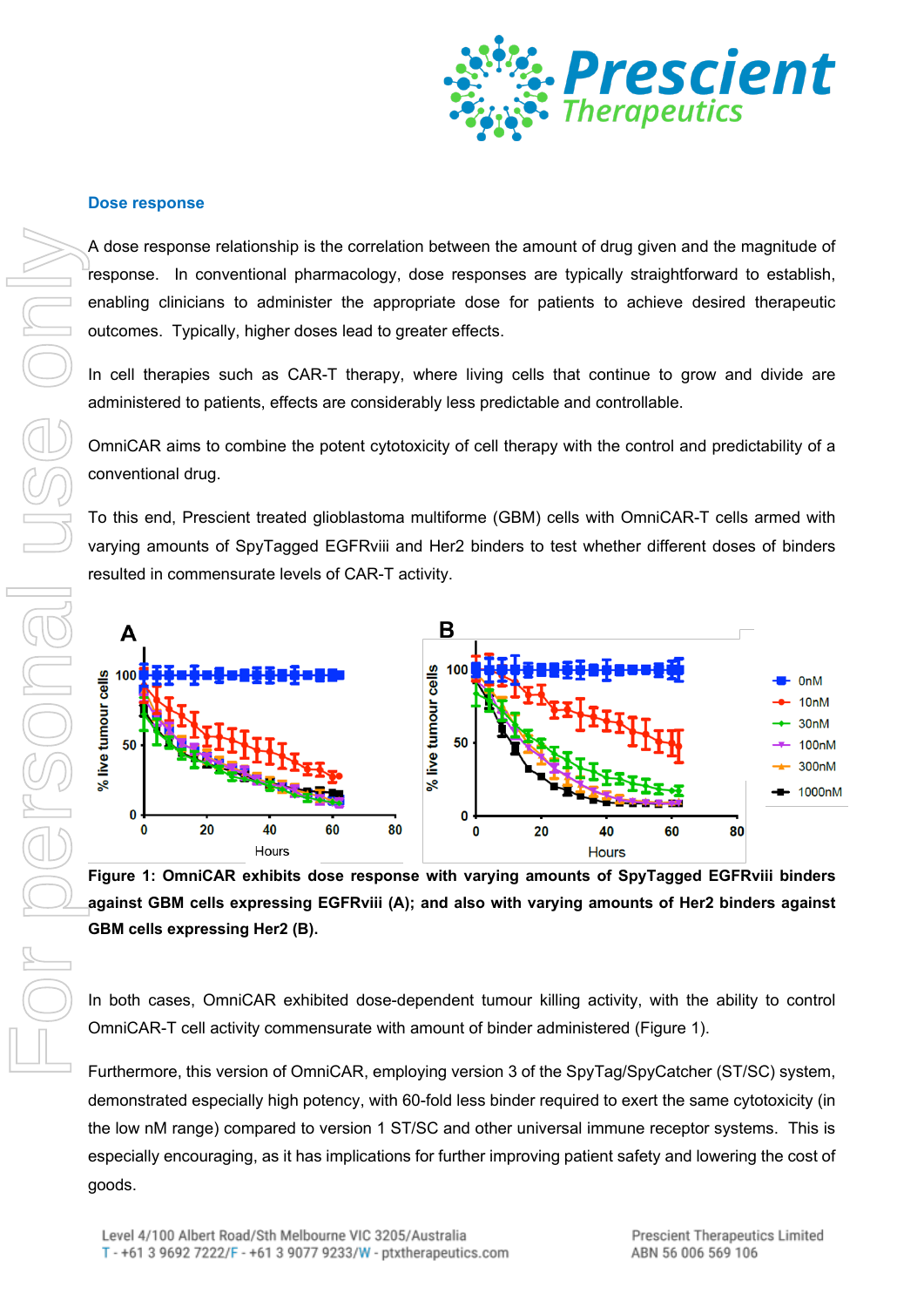

## **Re-arming**

Single infusions of CAR-T cells may be insufficient to drive meaningful patient outcomes in many cancers, especially solid tumours. Whilst some CAR-T studies have demonstrated clinical efficacy in stubborn cancers with up to seven separate infusions of CAR-T cells, the time, cost, logistics and patient requirements of this approach is prohibitive. This is especially so in autologous CAR-T approaches.

In contrast, achieving ongoing control of T cell activity through complete control of binder administration is viable, logistically undemanding and inexpensive. Moreover, this method is identical to infusions of biological therapeutics used routinely in clinical practice today.

Prescient has now demonstrated this "re-arming" capability of OmniCAR. OmniCAR-T cells pre-armed with Her2 binders demonstrated potent ability to kill cancer cells expressing Her2. The cells were then washed and rested for seven days, resulting in unarmed OmniCAR cells.

These same OmniCAR-T cells were then capable of being re-armed with Her2 binders, and once again demonstrated targeted killing (Figure 2).

Not only were re-armed OmniCAR-T cells capable of antigen directed killing, but re-armed cells exhibited the same levels and kinetics of cytotoxicity of pre-armed OmniCAR-T cells.

This demonstrates that OmniCAR cells can be unarmed, re-armed and still kill with near identical fidelity. It is another example of the flexible yet predictable activity of OmniCAR cells.



**Figure 2: OmniCAR pre-armed with Her2 binders kills Her2 expressing tumour cells (A), can be**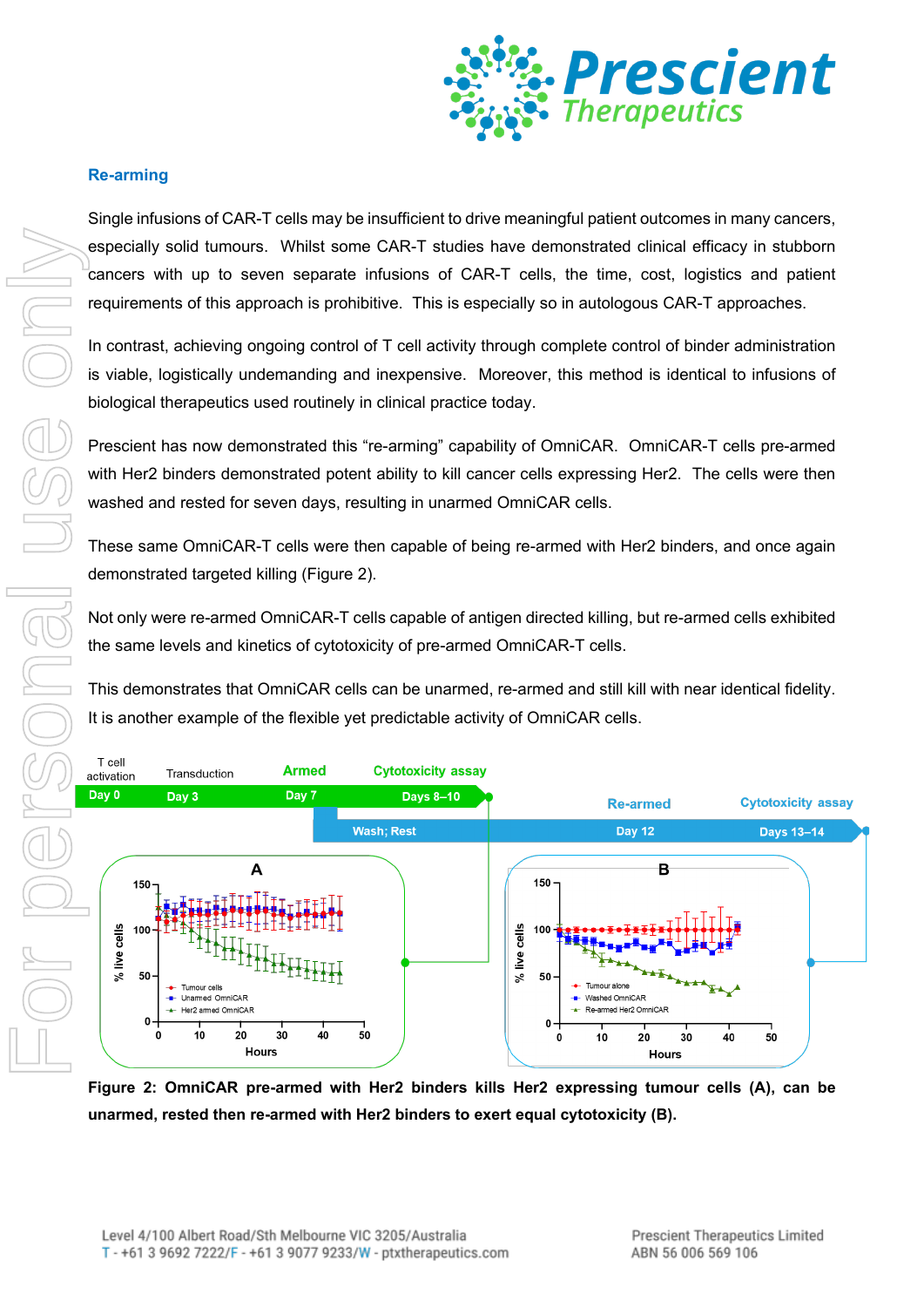

#### **Sequential arming and re-direction**

GBM is a brain cancer characterised by antigen heterogeneity and rapid mutations that drive rapid progression of disease. These characteristics present significant challenges for therapies, including CAR-T therapies, that rely on single antigen targeting.

Prescient is seeking to overcome these limitations with the development of OmniCAR to enable multiantigen targeting. Prescient has now demonstrated a unique feature of OmniCAR to redirect a single cell product from one cancer antigen to another in GBM cells.

In a novel experiment, OmniCAR was tested sequentially against a co-culture of GBM cells expressing antigens Her2 or EGFRviii.

OmniCAR-T cells pre-armed with EGFRviii binders demonstrated rapid cytotoxicity against those GBM cells expressing EGFRviii.

Subsequent administration (at 20 hours) of Her2 binders (but without the need for additional T cells) demonstrated rapid switching of OmniCAR-T cells arming with Her2, and corresponding rapid cytotoxicity against Her2+ GBM cells.

This demonstrates that OmniCAR cells can be redirected to a different antigen target upon administration of a different SpyTagged binder without needing new cells. In each case, OmniCAR exhibited highly target tumour killing.

This highly novel feature will also be important in developing OmniCAR for acute myeloid leukemia (AML), which is another cancer characterised by high antigen heterogeneity, rapid mutations and rapid disease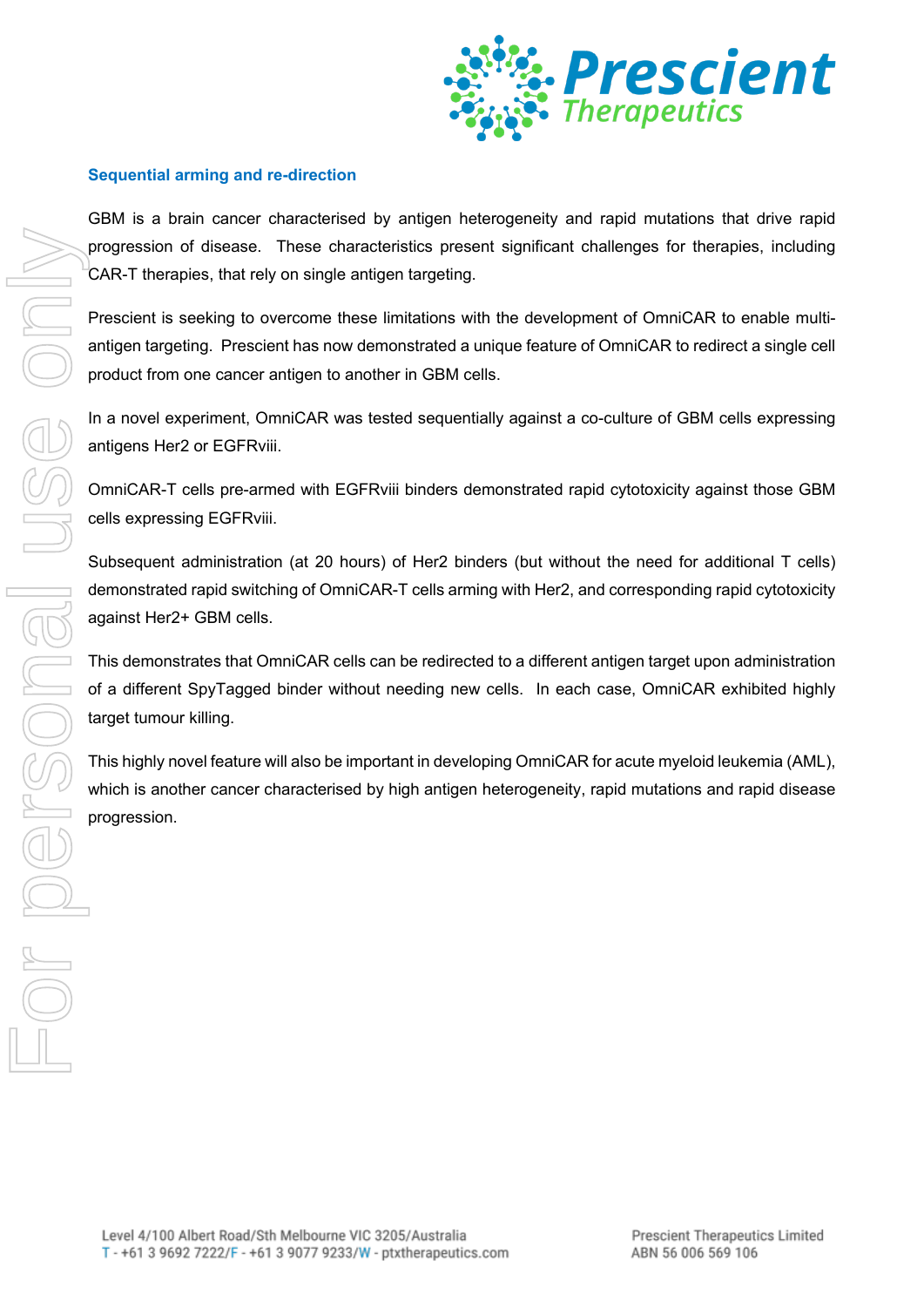



**Prescient Managing Director and CEO Steven Yatomi-Clarke** said, "We look forward to presenting this exciting data at Cell & Gene Meeting on the Mesa this week and next, where Prescient has the opportunity to share the features of OmniCAR with prominent companies in the field.

It is very pleasing to see a large body of work accomplished successfully so quickly and is a credit to the Prescient team and the incredible collaborators at Peter MacCallum Cancer Centre. Importantly, none of these tests have even been optimised, so we have yet to see the true limits of this technology. OmniCAR is proving to be a predictable and powerful system to work with. We look forward to sharing updates as our programs progress."

- Ends -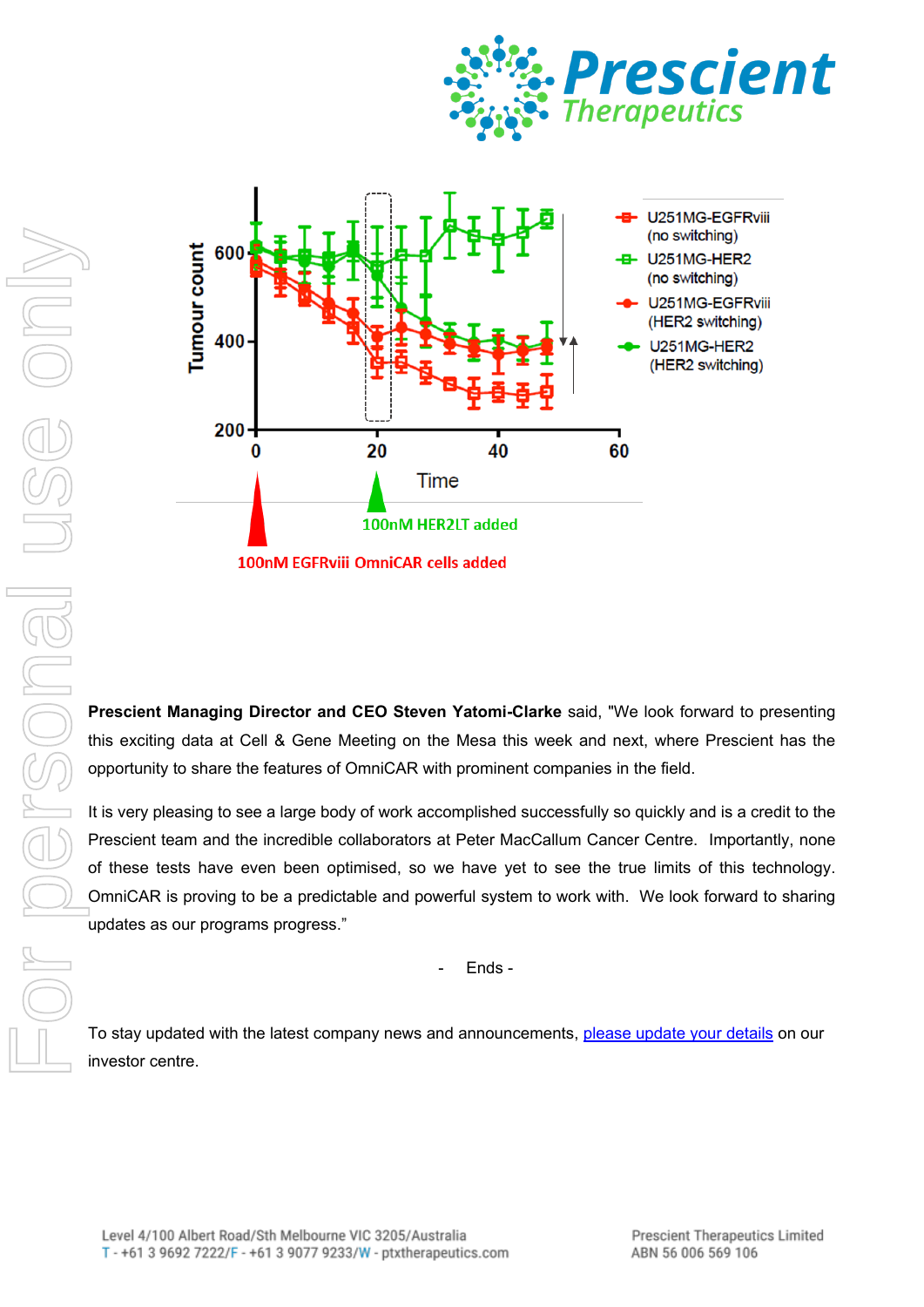

#### **About Prescient Therapeutics Limited (Prescient)**

Prescient Therapeutics is a clinical stage oncology company developing personalised medicine approaches to cancer, including targeted and cellular therapies.

#### *Cell Therapies*

**OmniCAR:** is a universal immune receptor platform enabling controllable T-cell activity and multi- antigen targeting with a single cell product. OmniCAR's modular CAR system decouples antigen recognition from the T-cell signalling domain. It is the first universal immune receptor allowing post- translational covalent loading of binders to T-cells. OmniCAR is based on technology licensed from Penn; the SpyTag/SpyCatcher binding system licensed from Oxford University; and other assets.

The targeting ligand can be administered separately to CAR-T cells, creating on-demand T-cell activity post infusion and enables the CAR-T to be directed to an array of different tumour antigens. OmniCAR provides a method for single-vector, single cell product targeting of multiple antigens simultaneous or sequentially, whilst allowing continual re-arming to generate, regulate and diversify a sustained T-cell response over time.

Prescient is developing OmniCAR programs for next-generation CAR-T therapies for Acute Myeloid Leukemia (AML); Her2+ solid tumours, including breast, ovarian and gastric cancers; and glioblastoma multiforme (GBM).

**Cell Therapy Enhancements:** Prescient has several other initiatives underway to develop new cell therapy approaches.

#### *Targeted Therapies*

**PTX-100** is a first in class compound with the ability to block an important cancer growth enzyme known as geranylgeranyl transferase-1 (GGT-1). It disrupts oncogenic Ras pathways by inhibiting the activation of Rho, Rac and Ral circuits in cancer cells, leading to apoptosis (death) of cancer cells. PTX- 100 is believed to be the only GGT-1 inhibitor in the world in clinical development. PTX-100 demonstrated safety and early clinical activity in a previous Phase 1 study and recent PK/PD basket study of hematological and solid malignancies. PTX-100 is now in a Phase 1b expansion cohort study in T cell lymphomas.

**PTX-200** is a novel PH domain inhibitor that inhibits an important tumour survival pathway known as Akt, which plays a key role in the development of many cancers, including breast and ovarian cancer, as well as leukemia. Unlike other drug candidates that target Akt inhibition, PTX-200 has a novel mechanism of action that specifically inhibits Akt without non-specific kinase inhibition effects. This highly promising compound has previously generated encouraging Phase 2a data in HER2-negative breast cancer and Phase 1b in recurrent or persistent platinum resistant ovarian cancer, with a Phase 1b/2 trial currently underway in relapsed and refractory AML.

The Board of Prescient Therapeutics Limited has approved the release of this announcement.

Find out more at [www.ptxtherapeutics.com](http://www.ptxtherapeutics.com/) or connect with us via Twitter [@PTX\\_AUS](https://twitter.com/PTX_AUS) and [LinkedIn.](https://www.linkedin.com/company/prescient-therapeutics/)

Steven Yatomi-Clarke CEO & Managing Director Prescient Therapeutics <u>[steven@ptxtherapeutics.com](mailto:steven@ptxtherapeutics.com)</u> i<u>r@reachmarkets.com.au</u>

**Investor enquiries:**  Sophie Bradley – Reach Markets +61 450 423 331

**Media enquiries:**  Andrew Geddes – CityPR +61 2 9267 4511 [ageddes@citypublicrelations.com.au](mailto:ageddes@citypublicrelations.com.au)